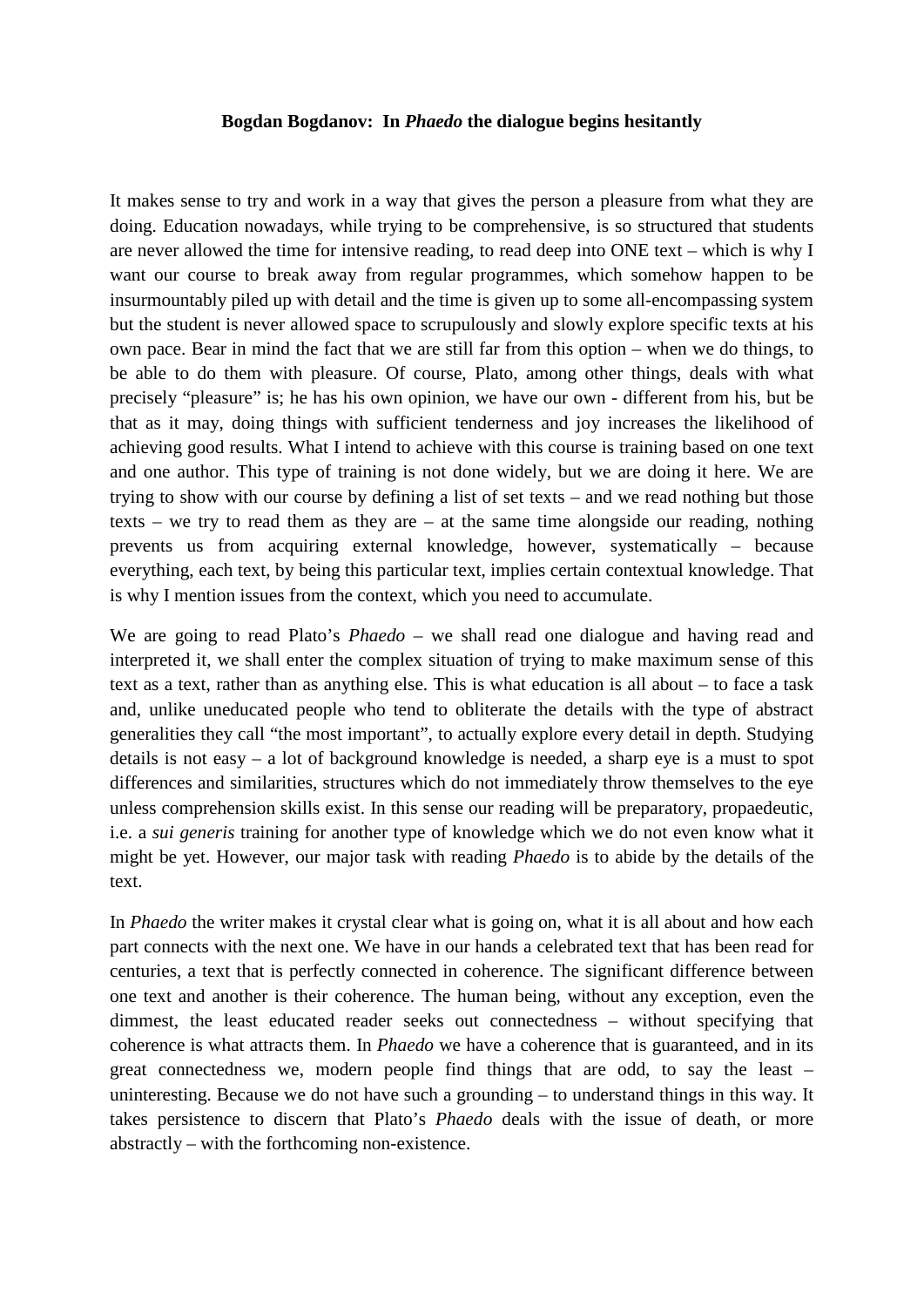In *Phaedo* the dialogue begins hesitantly – whether it is about one thing or another, but it very soon transpires that it is about his friends at his bedside on his last day on Earth, gathered to bid their final farewell and at dusk he is to take the poison, and Socrates delves into the topic and little by little, from one word to another he launches the thesis that death is something genuinely natural, in a secured existence of the soul which goes on, and this should make the soul rejoice, because it is truly free, as has been said in other dialogues of Plato's, although Plato has also construed the soul differently elsewhere. As the soul inhabits something like a prison – he says that in *Crito* and in *Gorgias* – it is happy to be freed from this prison, to be whatever it is, to be liberated from the burden of the body, which did not allow the soul to think and comprehend, to discern. Because – as Socrates puts it very clearly – the only pleasure a true man, i.e. a philosopher, can have is to understand things in their depth. Of course, words are not good enough here – I can just as well say 'essence', Plato uses such a concept, which is presented descriptively, with two words in ancient Greek, but only beyond life, in the real life after death is genuine cognition possible. I use the word 'cognition' because we understand it, but it does not exist in *Phaedo*. What is mentioned is knowledge and knowing, nevertheless, what we hold as a very valuable concept via a tradition coming from German idealist philosophy, the so-called cognition – only after death can the soul attain knowledge really and to experience genuine pleasure, which is a pleasure of the highest order. So, we have this situation where we get to the topic of death, to the topic about the soul being immortal and indestructible and then comes the long and central dialogue in which, in effect, Socrates develops – as we would say – four arguments, or as others prefer – three arguments about the immortality of the soul. He argues with his opponents in the dialogue, he develops an argument, the opponents give their counter-arguments, he refutes them, one after the other, carefully, until finally they all come round and agree: "yes, it has been proven that the soul is immortal and indestructible" and that, in effect, real philosophy is nothing other than the practice of dying. And this is the first problem in the text, they all get upset and say: "ok, if true philosophy is the practice of death, why, then, can the philosopher not put an end to his life himself". Socrates explains why, gives arguments that this need not happen, but should it happen, the philosopher should rejoice and stay calm. One way or another, in the end he gives a long persuasive speech in the actual dialogue, but no one is convinced and quite naturally, as befits human beings, they all feel sad as the hour of taking the poison draws near. They start crying, but he tells them: "hey, why are you doing this, didn't I just send away the women to prevent them from crying here, but now it is you who cry". Crito cannot possibly understand – says Plato – that I will not be the one who in a while will see me dead. We have here a very clear definition of what Man is; however, other dialogues by Plato give different definitions.

As I am telling you the story with so much pathos, it touches you, because each and every one of you - irrespective of whether you may have come to think of – has some idea what Man is. This is a very powerful idea, and it is the opposite of Socrates' idea – we never begin to construe our body as separate from ourselves. But Socrates says that – "it is not me, it is my soul..." – and he says what will happen to it when it is released from the prison of the body. It has a long time to live and a lot more will happen to it and a lot more knowledge will it acquire. That is why he tries to convince his audience, Socrates does. You will see with what